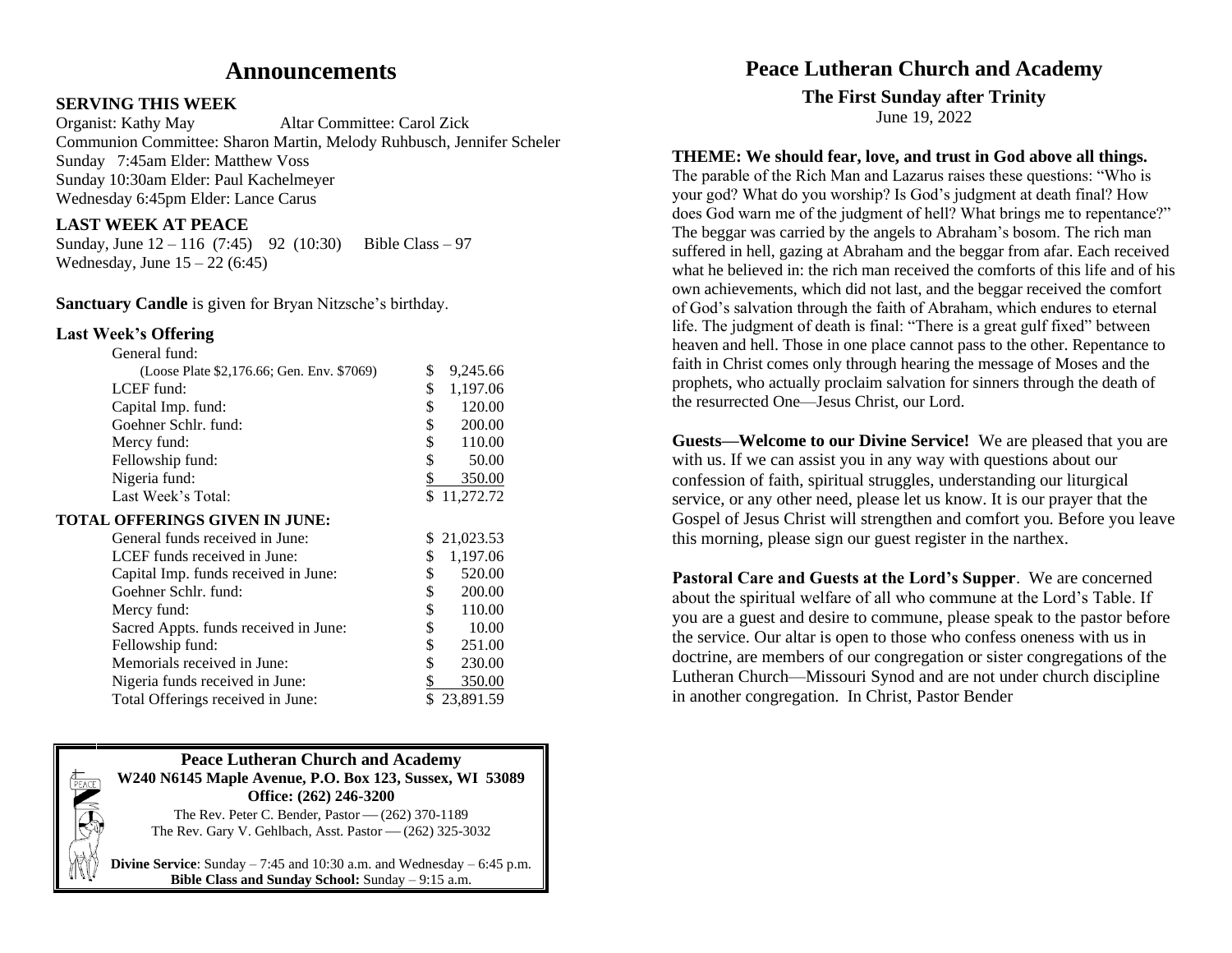**WE GATHER TO HEAR GOD'S WORD***—Jesus prayed, "Sanctify them in Your truth; Your Word is truth." (John 17:17).* Each week the faithful gather to receive the Word of their Lord.

### **THIS WEEK:**

- **Private Confession and Absolution:** *Sundays 6:30 to 7:00 a.m. or by appointment — Call Pastor at 262-246-3200 or 262-370-1189.*
- **Sunday: Divine Service** 7:45 & 10:30 —Trinity 1 **Bible Class** 9:15 — The St. Peter Option **Ordination/Installation** 3:00
- **Wednesday: Divine Service-Symposium** 6:45 Praise under Trials
- **Thursday: Divine Service-Symposium** 5:30 Suffering

#### **SUNDAY SCHOOL AND FAMILY PRAYER AT HOME**

**This week's lesson:** The Rich Man and Lazarus The Family Prayer schedule of lessons continues through the summer for use in the home. Lessons will be posted on the website.

#### **SUNDAY MORNING BIBLE CLASS SERIES: ST. PETER OPTION**

This Week: Human Tyranny VS. Christian Freedom On Deck: The Popular Culture VS. The Life of the Church

**CCA Symposium —** Wednesday through Friday this week. "The St. Peter Option" gives instruction and encouragement to Christians on how to remain faithful to Christ as we live in a world which is increasingly hostile to the Gospel. Pastor-elect Christiansen will speak on "A Vision for the Lutheran Day School in the  $21<sup>st</sup>$  Century." Registration forms are in the narthex.

**Christ Centered, Cross Focused**… Issues, Etc. is a radio-talk show and podcast produced by Lutheran Public Radio in Collinsville, IL and hosted by LCMS Pastor Todd Wilken. This week's subjects include: The Movie "Jurassic World: Dominion;" The Sanctus; The Hero's Journey & Jesus; Black Liberation Through the Marketplace; The Return of Christ and more. You can listen on-demand at [issuesetc.org,](https://r20.rs6.net/tn.jsp?f=001H7XL_eFhgJKe3Iuc4YOND2mZhDiUPEDHJHRWGch0RUVEXdO1PRjcoUBRLpYdFGgUkRW5qLYRweIyd6WbyLpqwLeVsoCdsb21e3cmj0vjGFH92IpqMZ5liIqc5uQD8UA3xaqE26B_ogp84kkcYf03tw==&c=KQ-Z83afD7cO_jNucE-TTmZujDNMZc--0Fz6wh-DHIfOqGdmlRtDYg==&ch=5gY_YyCpstUDTCY6weP264IR7CmiL2ZGxpI8iQs1Kl-qTZ2Ot7wQOQ==) the LPR mobile app and your favorite podcast provider.

#### **Our Sympathy to the Family of Ed Lemke**

Long-time member of Peace, Ed Lemke, fell asleep in Christ this past Tuesday. We mourn with his dear wife Bernice with the hope of the resurrection. The funeral will be held at Peace on Monday, June 20. Visitation from 10 to noon. Service at noon. Followed by the committal at Wisconsin Memorial Park. All are encouraged to attend.

#### **NEWS AND NOTES**

**Office will be closed –** Thursday and Friday this week so that all may attend the Symposium.

**Summer office hours** in June and July **—** 8am-12pm Monday to Friday.

#### **Ordination of Associate Pastor and Headmaster**

Rev. Seminarian Brennick T. Christiansen's ordination and installation at Peace will occur on **today, June 19th at 3:00 p.m**. Plan to attend this wonderful milestone service in the history of our congregation. To make room for our guests, those who are able, we have been given permission to park at Maple Avenue School.

#### **Potluck Reception following the Ordination Service today, June 19.**

**From Pastor Christiansen:** Our Father in Heaven certainly gives daily bread to everyone without our prayers, even to new pastors, and it appears that He has done so through you. Thank you very much for your immense kindness in providing notes and gifts for the support and needs of our family as we begin to settle into the Sussex area!

**Symposium Reception** – Treats needed for Symposium Reception on Wednesday, June 22nd! Please consider signing up to help provide goodies for our guests. Beverages will be provided, but we need some tasty hors d'oeuvres. Possible ideas for finger-food include cheese/crackers, deviled eggs, meatballs, raw veggies w/ dip, cut up fruit, etc. Sign-up sheet is near the kitchen. Contact Beth Boehringer or Angela Christopherson with any questions.

**Joint Boards** meet Tuesday, June 21 at 6:30pm. **Parish Council** will meet Tuesday, June 28 at 7:00 p.m.

**Invitation** - All are invited to attend the Installation of Rev. Dustin Anderson, as pastor of St. John's Lutheran Church, Port Washington, WI. The service is Sunday, June  $26<sup>th</sup>$  at 3:00 p.m. followed by a brat and beer reception. To help in planning, please RSVP with the church office (262- 284-2131) by Friday, June 24, if you plan to join us.

**Weekly Scrip Report:** Week of 06/12/2022 (13 families participated) Gross sales \$2,185.00 Profit paid to Academy \$71.39 Attendance 233 Total profit paid this fiscal year \$71.39